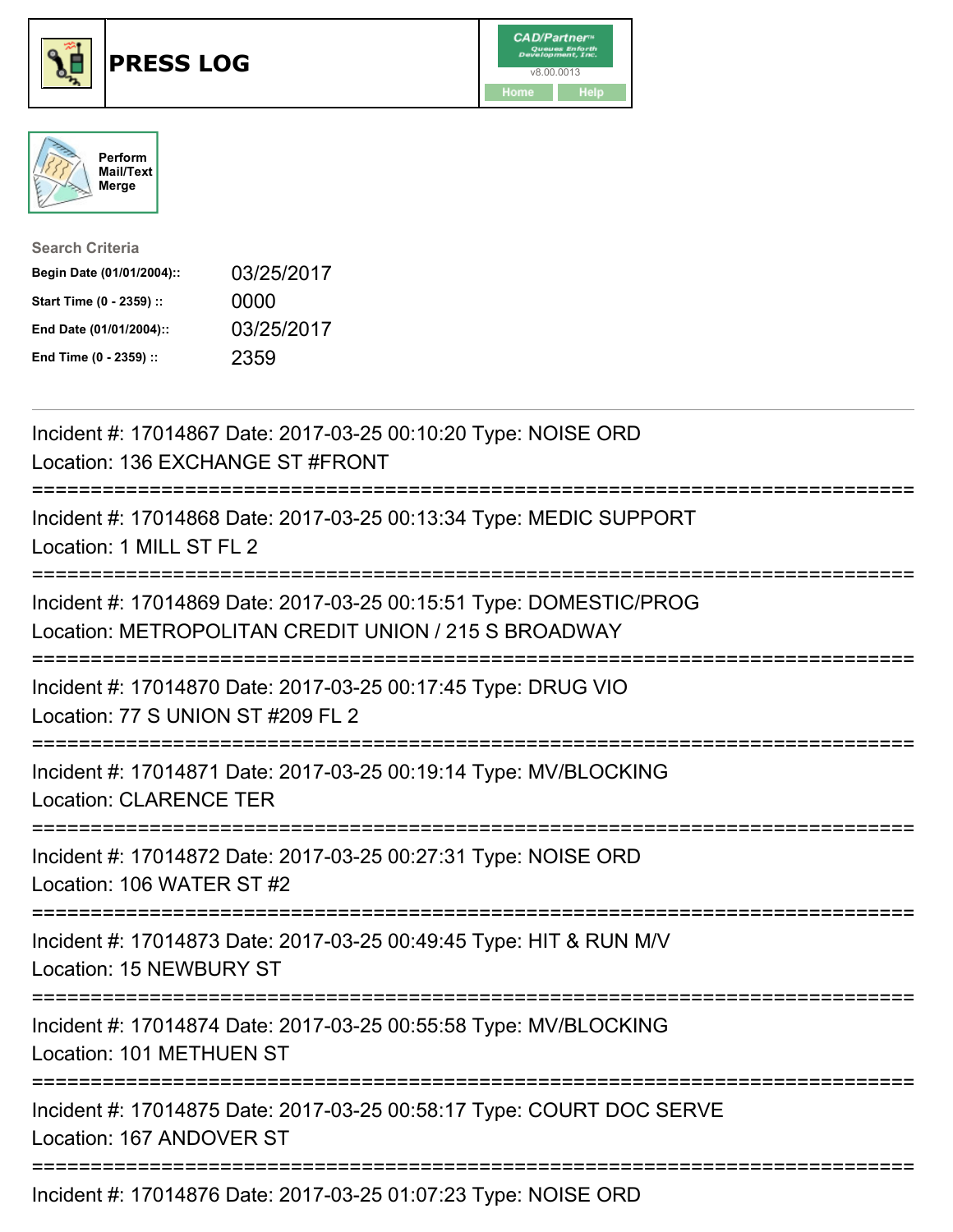Location: 470 HAVERHILL ST

| Incident #: 17014877 Date: 2017-03-25 01:28:23 Type: M/V STOP<br>Location: FERRY ST & PROSPECT ST              |
|----------------------------------------------------------------------------------------------------------------|
| Incident #: 17014878 Date: 2017-03-25 01:28:40 Type: MEDIC SUPPORT<br>Location: 3 W KENNETH ST                 |
| Incident #: 17014879 Date: 2017-03-25 01:30:07 Type: B&E/ATTEMPY<br>Location: FERRY ST & HIGH ST               |
| Incident #: 17014880 Date: 2017-03-25 01:44:53 Type: M/V STOP<br>Location: 700 ESSEX ST                        |
| Incident #: 17014881 Date: 2017-03-25 01:45:45 Type: M/V STOP<br>Location: ESSEX ST & OXFORD ST                |
| Incident #: 17014882 Date: 2017-03-25 01:54:05 Type: BUILDING CHK<br>Location: SAM'S FOOD STORE / 389 BROADWAY |
| Incident #: 17014883 Date: 2017-03-25 02:01:32 Type: M/V STOP<br>Location: BROADWAY & ESSEX                    |
| Incident #: 17014884 Date: 2017-03-25 02:08:44 Type: M/V STOP<br>Location: ANDOVER ST & WINTHROP AV            |
| Incident #: 17014885 Date: 2017-03-25 02:24:10 Type: M/V STOP<br>Location: HAVERHILL ST & NEWBURY ST           |
| Incident #: 17014886 Date: 2017-03-25 02:26:43 Type: M/V STOP<br>Location: ESSEX ST & MARGIN ST                |
| Incident #: 17014887 Date: 2017-03-25 02:42:06 Type: BUILDING CHK<br>Location: SAM'S FOOD STORE / 389 BROADWAY |
| Incident #: 17014888 Date: 2017-03-25 02:47:16 Type: M/V STOP<br>Location: BROADWAY & ESSEX ST                 |
| Incident #: 17014889 Date: 2017-03-25 02:50:27 Type: BUILDING CHK<br>Location: SEVEN ELEVEN / 370 BROADWAY     |
| Incident #: 17014890 Date: 2017-03-25 03:08:08 Type: M/V STOP                                                  |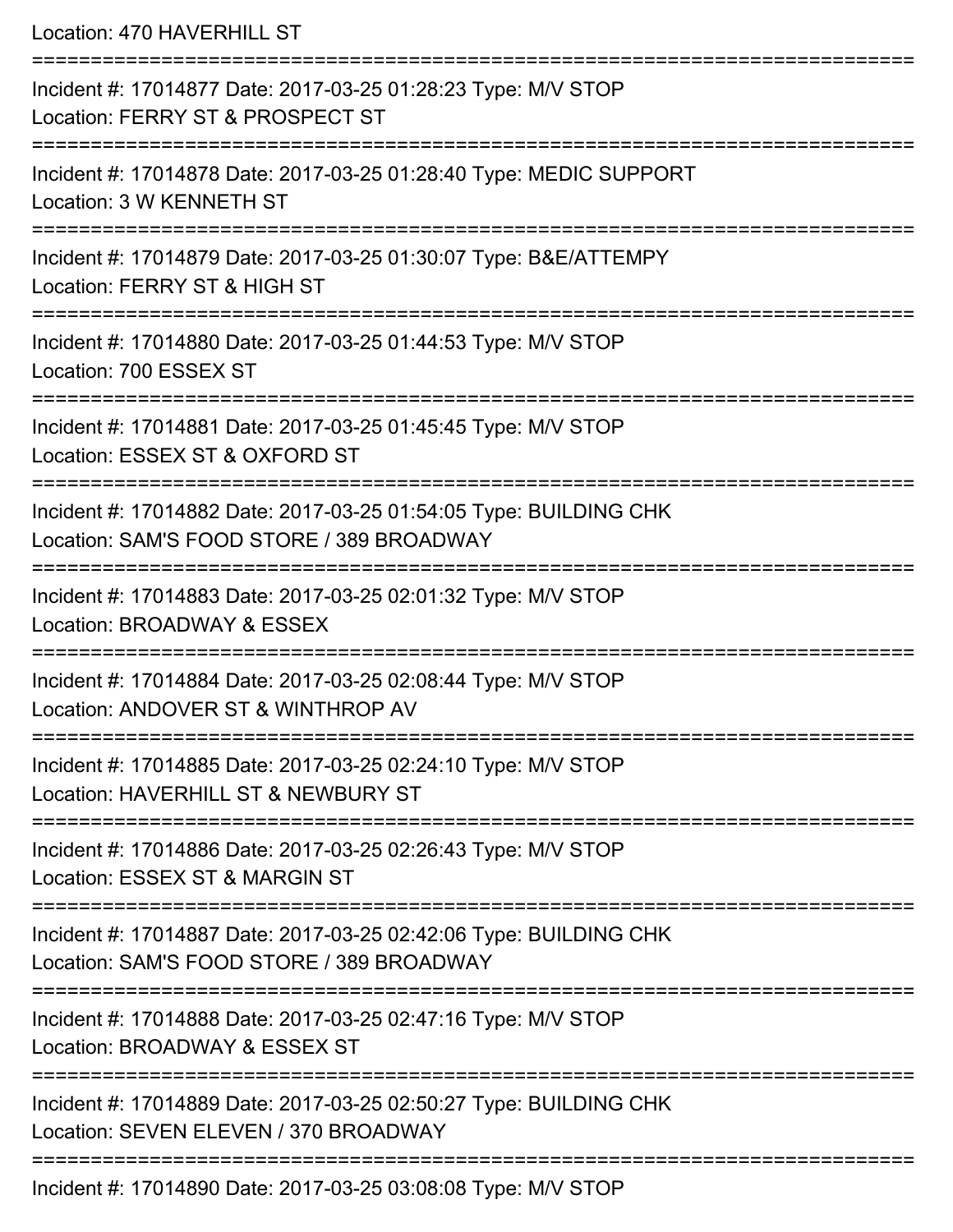| Incident #: 17014891 Date: 2017-03-25 03:13:01 Type: M/V STOP<br>Location: EXETER ST & GRAFTON ST              |
|----------------------------------------------------------------------------------------------------------------|
| Incident #: 17014892 Date: 2017-03-25 03:30:11 Type: NOISE ORD<br>Location: 210 MARKET ST FL 2                 |
| Incident #: 17014893 Date: 2017-03-25 03:31:50 Type: SUS PERS/MV<br>Location: 14 PERE MARQUETTE AV             |
| Incident #: 17014894 Date: 2017-03-25 03:48:11 Type: M/V STOP<br>Location: NEWTON ST & SALEM ST                |
| Incident #: 17014895 Date: 2017-03-25 04:12:48 Type: MAL DAMAGE<br>Location: 40 BERESFORD ST                   |
| Incident #: 17014896 Date: 2017-03-25 04:40:58 Type: AUTO ACC/PI<br>Location: BOWDOIN ST & S BROADWAY          |
| Incident #: 17014897 Date: 2017-03-25 04:48:07 Type: THREATS<br>Location: BROADWAY & MANCHESTER ST             |
| Incident #: 17014898 Date: 2017-03-25 05:20:41 Type: DOMESTIC/PROG<br>Location: 18 CYPRESS ST FL 2             |
| Incident #: 17014899 Date: 2017-03-25 05:39:04 Type: UNWANTEDGUEST<br>Location: 52 CROSBY ST FL 1              |
| Incident #: 17014900 Date: 2017-03-25 05:58:01 Type: ALARM/BURG<br>Location: MARKET BASKET WHSE / 1 GROCERY WY |
| Incident #: 17014901 Date: 2017-03-25 06:15:11 Type: ALARMS<br>Location: SLE SCHOOL / 165 CRAWFORD ST          |
| Incident #: 17014902 Date: 2017-03-25 06:49:45 Type: FIGHT<br>Location: 101 OLIVE AV                           |
| Incident #: 17014903 Date: 2017-03-25 06:50:14 Type: MEDIC SUPPORT<br>Location: 28 FLORENCE ST                 |
| Incident #: 17014904 Date: 2017-03-25 06:57:25 Type: MV/BLOCKING                                               |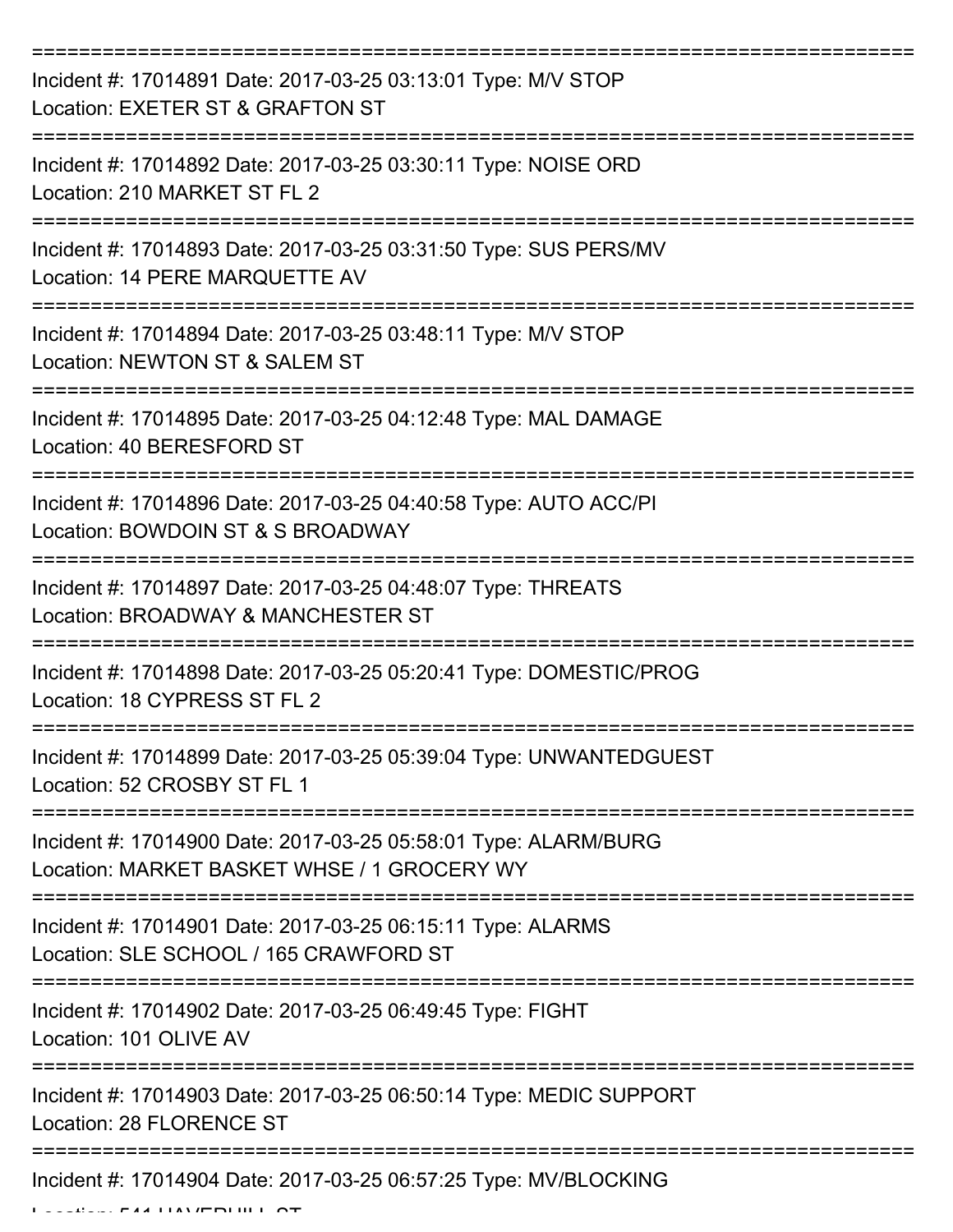| Incident #: 17014905 Date: 2017-03-25 07:00:59 Type: PARK & WALK<br>Location: BROADWAY & HAVERHILL ST                 |
|-----------------------------------------------------------------------------------------------------------------------|
| Incident #: 17014906 Date: 2017-03-25 07:19:59 Type: ALARMS<br>Location: SUBWAY / 360 BROADWAY                        |
| Incident #: 17014907 Date: 2017-03-25 07:57:56 Type: MV/BLOCKING<br>Location: 530 ESSEX ST                            |
| Incident #: 17014908 Date: 2017-03-25 08:05:54 Type: M/V STOP<br>Location: FERRY ST & PROSPECT ST                     |
| Incident #: 17014909 Date: 2017-03-25 08:23:51 Type: MAL DAMAGE<br>Location: 17 POPLAR ST                             |
| Incident #: 17014910 Date: 2017-03-25 08:35:43 Type: ALARMS<br>Location: HEALTH AND HUMAN SERVICES / 280 MERRIMACK ST |
| Incident #: 17014911 Date: 2017-03-25 08:55:23 Type: DISTURBANCE<br>Location: 5 THORNTON AV FL 3                      |
| Incident #: 17014912 Date: 2017-03-25 09:09:05 Type: ALARM/BURG<br>Location: 354 MERRIMACK ST                         |
| Incident #: 17014913 Date: 2017-03-25 09:21:10 Type: ALARM OF FIRE<br>Location: 10 EMBANKMENT RD FL 2                 |
| Incident #: 17014914 Date: 2017-03-25 09:25:31 Type: PARK & WALK<br>Location: 205 BROADWAY                            |
| Incident #: 17014915 Date: 2017-03-25 09:28:43 Type: MEDIC SUPPORT<br>Location: 1 W LOWELL ST FL 1                    |
| Incident #: 17014916 Date: 2017-03-25 09:38:17 Type: VIO CITY ORD<br>Location: 501 S BROADWAY                         |
| Incident #: 17014917 Date: 2017-03-25 09:45:03 Type: B&E/MV/PAST<br>Location: 19 BUTLER ST #3                         |
| Incident #: 17014918 Date: 2017-03-25 10:03:56 Type: PARK & WALK                                                      |

Location: C LINIION CT & CALEM CT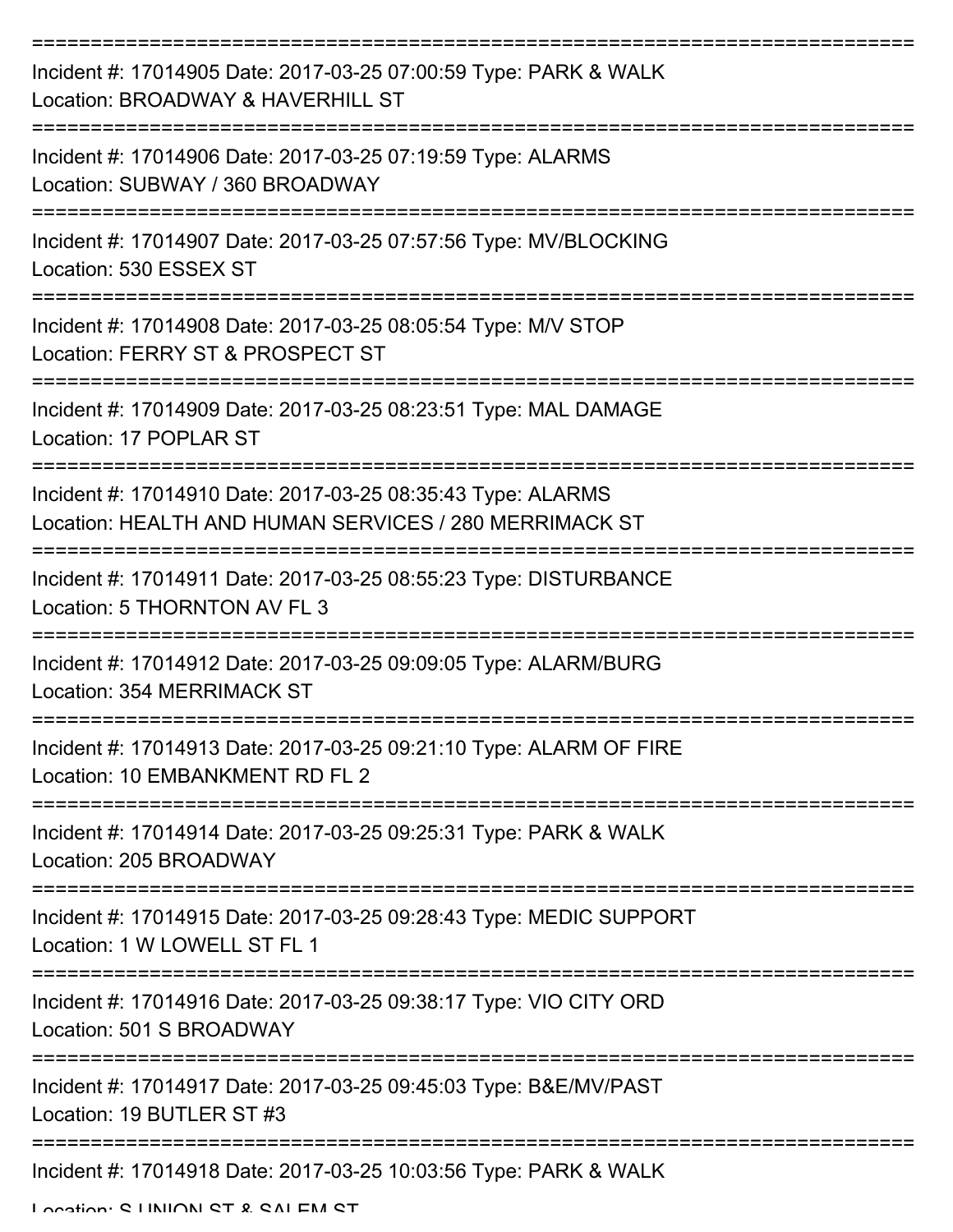| Incident #: 17014919 Date: 2017-03-25 10:05:21 Type: M/V STOP<br>Location: S. UNION ST & DORCHESTER ST |
|--------------------------------------------------------------------------------------------------------|
| Incident #: 17014920 Date: 2017-03-25 10:09:18 Type: M/V STOP<br>Location: AVON ST & JACKSON ST        |
| Incident #: 17014921 Date: 2017-03-25 10:23:49 Type: B&E/MV/PAST<br>Location: 49 HAMLET ST             |
| Incident #: 17014922 Date: 2017-03-25 10:30:07 Type: ALARM OF FIRE<br>Location: 13 HOLT ST             |
| Incident #: 17014923 Date: 2017-03-25 10:40:28 Type: M/V STOP<br>Location: BRUCE ST & ERVING AV        |
| Incident #: 17014924 Date: 2017-03-25 10:41:15 Type: M/V STOP<br>Location: DORCHESTER ST & S UNION ST  |
| Incident #: 17014925 Date: 2017-03-25 10:49:48 Type: M/V STOP<br>Location: BROADWAY & CONCORD ST       |
| Incident #: 17014926 Date: 2017-03-25 11:00:06 Type: PARK & WALK<br>Location: BRADFORD ST & BROADWAY   |
| Incident #: 17014927 Date: 2017-03-25 11:15:37 Type: PARK & WALK<br>Location: S UNION ST & SALEM ST    |
| Incident #: 17014928 Date: 2017-03-25 11:20:12 Type: M/V STOP<br>Location: BROADWAY & LOWELL ST        |
| Incident #: 17014929 Date: 2017-03-25 11:22:35 Type: M/V STOP<br>Location: 258 LAWRENCE ST             |
| Incident #: 17014930 Date: 2017-03-25 11:26:32 Type: SUS PERS/MV<br>Location: BROADWAY & HAVERHILL ST  |
| Incident #: 17014931 Date: 2017-03-25 11:29:21 Type: M/V STOP<br>Location: HAMPSHIRE ST & LOWELL ST    |
| Incident #: 17014932 Date: 2017-03-25 11:29:23 Type: MISSING PERS                                      |

Location: 122 CROSS ST #1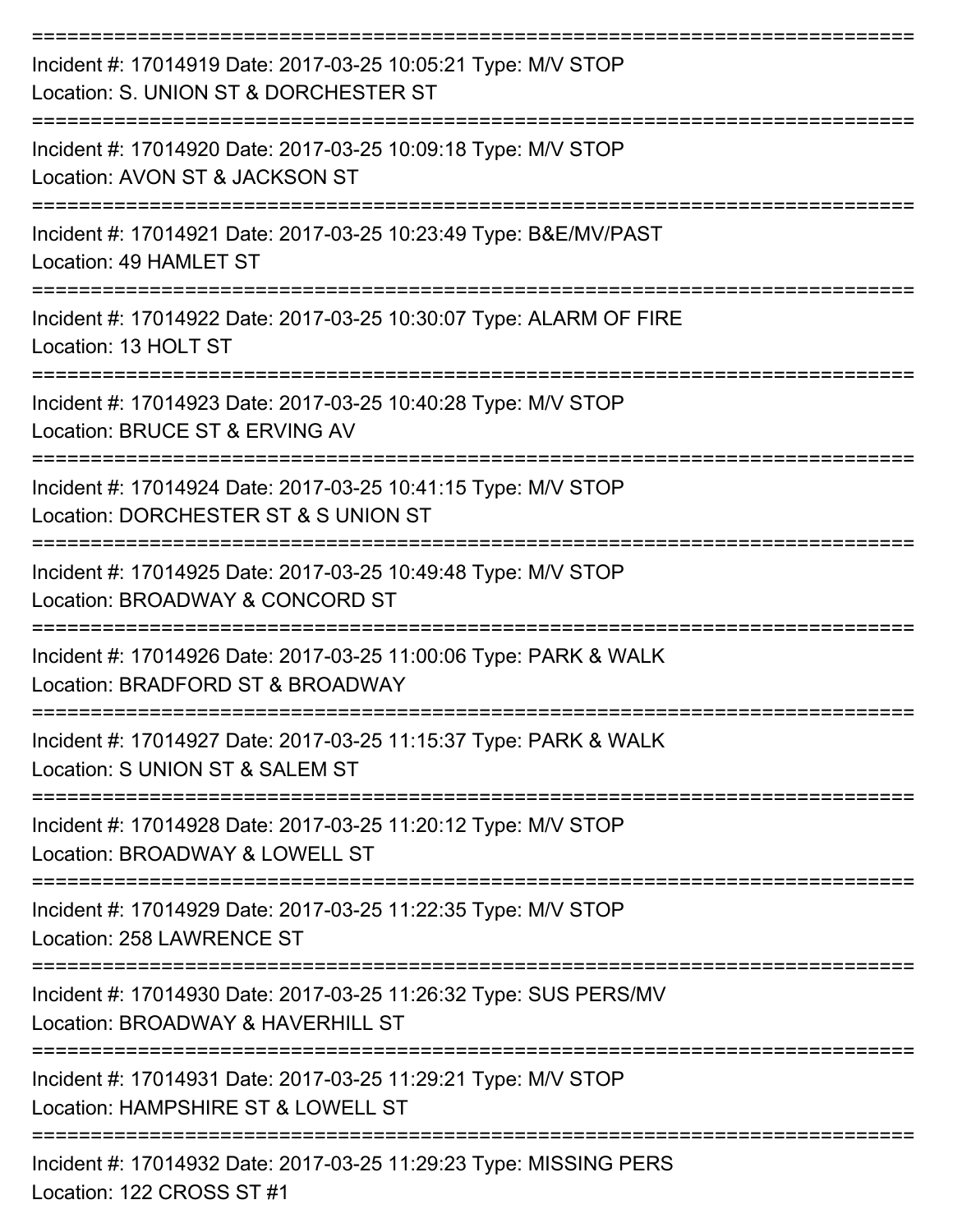| Incident #: 17014933 Date: 2017-03-25 11:35:50 Type: KEEP PEACE<br>Location: 93 TRENTON ST #2                                           |
|-----------------------------------------------------------------------------------------------------------------------------------------|
| :===================================<br>Incident #: 17014934 Date: 2017-03-25 11:36:28 Type: HIT & RUN M/V<br>Location: 155 LAWRENCE ST |
| . - - - - - - - - - - - - - - - -<br>Incident #: 17014936 Date: 2017-03-25 11:49:02 Type: ALARM/BURG<br>Location: 26 ORCHARD ST         |
| Incident #: 17014935 Date: 2017-03-25 11:49:46 Type: ALARM/BURG<br>Location: 261 COMMON ST                                              |
| Incident #: 17014937 Date: 2017-03-25 11:50:06 Type: RECOV/STOL/MV<br>Location: HAVERHILL ST & LAWRENCE ST                              |
| Incident #: 17014938 Date: 2017-03-25 11:56:40 Type: B&E/MV/PAST<br>Location: 129 SARATOGA ST                                           |
| Incident #: 17014939 Date: 2017-03-25 12:12:21 Type: HIT & RUN M/V<br>Location: ELM ST & JACKSON ST                                     |
| Incident #: 17014940 Date: 2017-03-25 12:21:12 Type: M/V STOP<br>Location: 621 ANDOVER ST                                               |
| Incident #: 17014941 Date: 2017-03-25 12:59:16 Type: M/V STOP<br>Location: MERRIMACK ST & S BROADWAY                                    |
| Incident #: 17014942 Date: 2017-03-25 13:25:05 Type: STOL/MV/PAS<br>Location: 621 COMMON ST                                             |
| Incident #: 17014943 Date: 2017-03-25 13:31:21 Type: THREATS<br>Location: 6 OAKLAND RD                                                  |
| Incident #: 17014944 Date: 2017-03-25 13:50:51 Type: A&B D/W/ PROG<br>Location: 70 WILLOW ST                                            |
| Incident #: 17014945 Date: 2017-03-25 14:08:52 Type: M/V STOP<br>Location: ARLINGTON ST & BROADWAY                                      |
| Incident #: 17014946 Date: 2017-03-25 14:22:00 Type: RECOV/STOL/MV<br>Location: 621 COMMON ST                                           |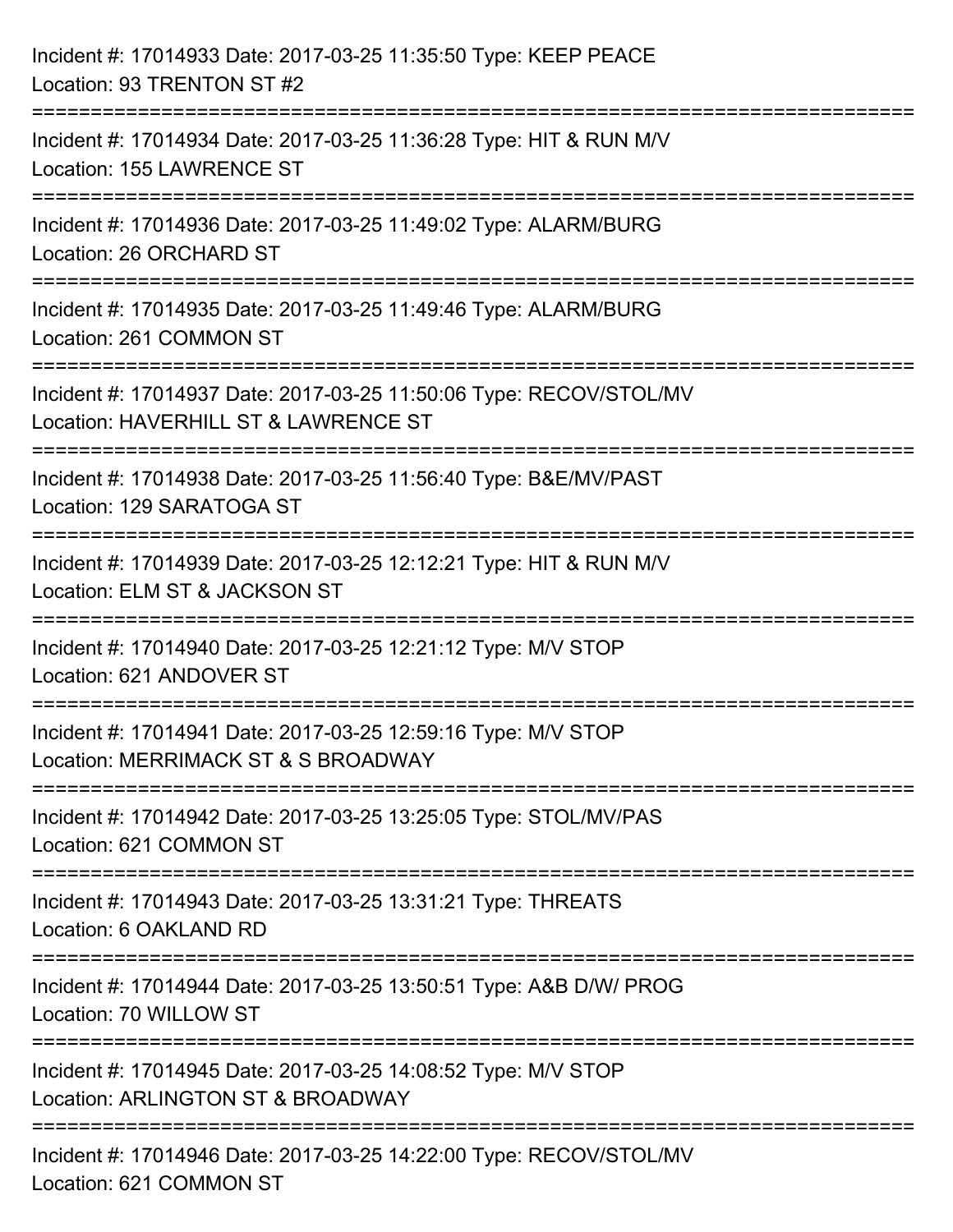| Incident #: 17014947 Date: 2017-03-25 14:25:10 Type: AUTO ACC/NO PI<br>Location: BROADWAY & HAVERHILL ST                                  |
|-------------------------------------------------------------------------------------------------------------------------------------------|
| Incident #: 17014948 Date: 2017-03-25 14:32:20 Type: KEEP PEACE<br>Location: 1 GENERAL ST                                                 |
| Incident #: 17014949 Date: 2017-03-25 14:51:37 Type: MV/BLOCKING<br>Location: 21 BUNKERHILL ST<br><u> -----------------</u>               |
| Incident #: 17014950 Date: 2017-03-25 15:11:10 Type: M/V STOP<br>Location: 85 MARKET ST                                                   |
| Incident #: 17014951 Date: 2017-03-25 15:18:49 Type: LOST PROPERTY<br>Location: 90 LOWELL ST                                              |
| Incident #: 17014952 Date: 2017-03-25 15:46:17 Type: ALARM/BURG<br>Location: 255 ESSEX ST                                                 |
| Incident #: 17014953 Date: 2017-03-25 16:22:33 Type: NOISE ORD<br>Location: 154 BUTLER ST                                                 |
| Incident #: 17014954 Date: 2017-03-25 16:53:40 Type: ALARM/BURG<br>Location: 15 GROTON ST FL 2                                            |
| Incident #: 17014955 Date: 2017-03-25 17:03:11 Type: MEDIC SUPPORT<br>Location: 10 SCHOOL ST                                              |
| Incident #: 17014956 Date: 2017-03-25 17:23:54 Type: M/V STOP<br>Location: 12 NIGHTINGALE CT                                              |
| Incident #: 17014957 Date: 2017-03-25 17:25:13 Type: EXTRA SURVEIL<br>Location: BROADWAY & CROSS ST<br>================================== |
| Incident #: 17014959 Date: 2017-03-25 17:28:27 Type: TOW OF M/V<br><b>Location: CLARENCE TER</b><br>============================          |
| Incident #: 17014958 Date: 2017-03-25 17:28:35 Type: M/V STOP<br>Location: 25 MARSTON ST                                                  |
| Incident #: 17014960 Date: 2017-03-25 17:31:34 Type: M/V STOP<br>Location: MARSTON ST & STORROW ST                                        |

===========================================================================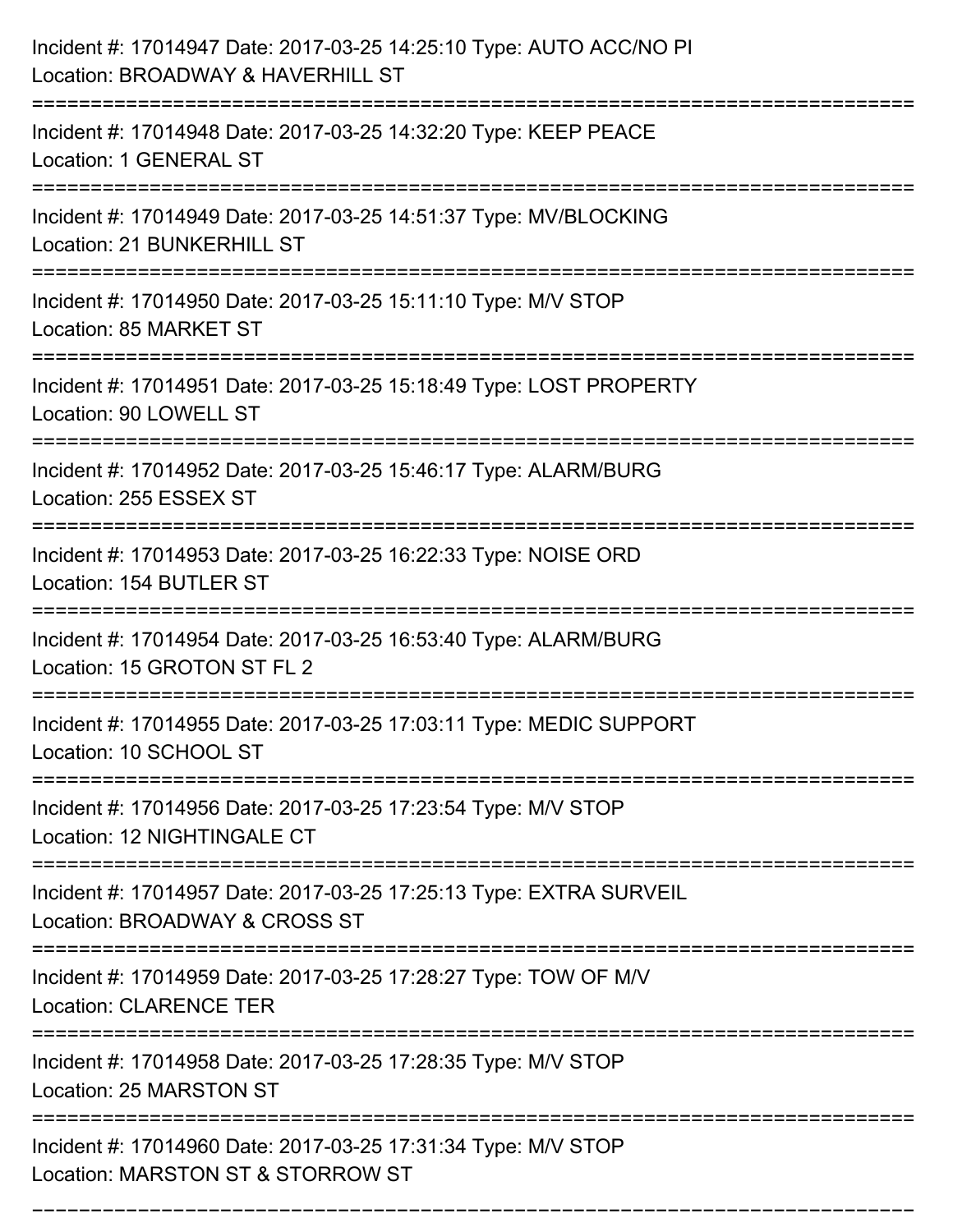| Incident #: 17014961 Date: 2017-03-25 17:32:49 Type: M/V STOP<br>Location: 205 BROADWAY                      |
|--------------------------------------------------------------------------------------------------------------|
| Incident #: 17014962 Date: 2017-03-25 17:35:17 Type: M/V STOP<br>Location: 205 BROADWAY                      |
| Incident #: 17014963 Date: 2017-03-25 17:36:00 Type: INVESTIGATION<br><b>Location: MANCHESTER ST</b>         |
| Incident #: 17014964 Date: 2017-03-25 17:40:19 Type: M/V STOP<br>Location: 2 PROSPECT ST                     |
| Incident #: 17014966 Date: 2017-03-25 17:41:45 Type: MEDIC SUPPORT<br>Location: 97 SUNSET AV #2              |
| Incident #: 17014965 Date: 2017-03-25 17:42:38 Type: M/V STOP<br>Location: 161 S UNION ST                    |
| Incident #: 17014967 Date: 2017-03-25 17:44:45 Type: M/V STOP<br>Location: 113 HIGH ST                       |
| Incident #: 17014968 Date: 2017-03-25 17:48:05 Type: M/V STOP<br>Location: MANCHESTER ST & WEST ST           |
| Incident #: 17014969 Date: 2017-03-25 17:51:19 Type: M/V STOP<br>Location: 48 MARSTON ST                     |
| Incident #: 17014970 Date: 2017-03-25 17:51:39 Type: SUS PERS/MV<br>Location: 3 BUSWELL ST                   |
| Incident #: 17014971 Date: 2017-03-25 17:52:27 Type: AUTO ACC/NO PI<br>Location: 237 ERVING AV               |
| Incident #: 17014973 Date: 2017-03-25 17:57:43 Type: SUS PERS/MV<br>Location: WEST STREET AUTO / 136 WEST ST |
| Incident #: 17014974 Date: 2017-03-25 18:01:12 Type: AUTO ACC/NO PI<br>Location: 46 JUNIPER ST               |
| Incident #: 17014972 Date: 2017-03-25 18:01:39 Type: NOISE ORD<br>Location: 245 ERVING AV FL 2               |
|                                                                                                              |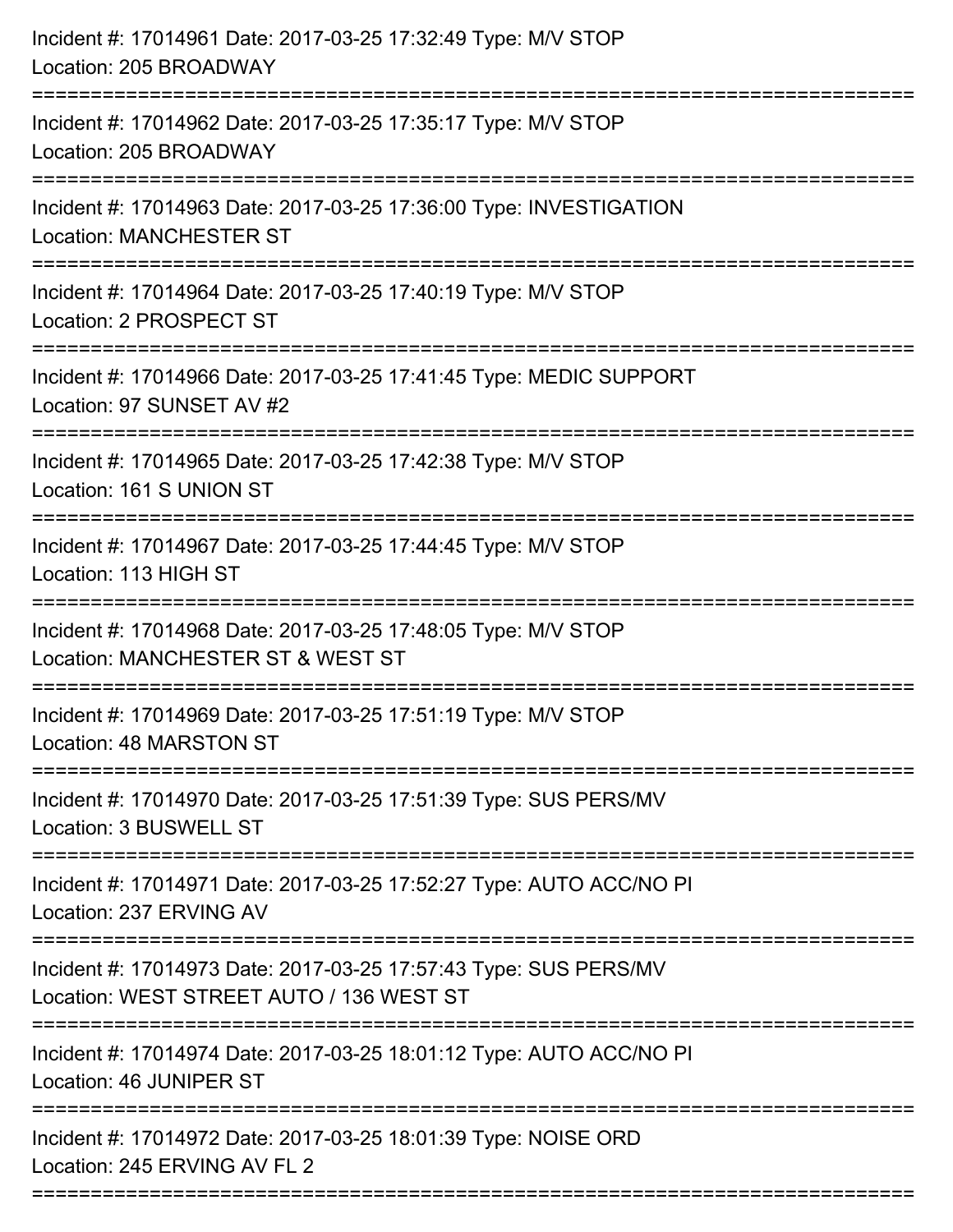=========================================================================== Incident #: 17014976 Date: 2017-03-25 18:05:37 Type: M/V STOP Location: 185 ANDOVER ST =========================================================================== Incident #: 17014977 Date: 2017-03-25 18:07:49 Type: M/V STOP Location: BRADFORD ST & BROADWAY =========================================================================== Incident #: 17014979 Date: 2017-03-25 18:09:49 Type: M/V STOP Location: 109 S UNION =========================================================================== Incident #: 17014978 Date: 2017-03-25 18:09:59 Type: M/V STOP Location: 56 KNOX ST =========================================================================== Incident #: 17014980 Date: 2017-03-25 18:10:28 Type: M/V STOP Location: 205 BROADWAY =========================================================================== Incident #: 17014982 Date: 2017-03-25 18:13:03 Type: M/V STOP Location: 205 BROADWAY =========================================================================== Incident #: 17014981 Date: 2017-03-25 18:13:37 Type: SUS PERS/MV Location: 262 HAMPSHIRE ST =========================================================================== Incident #: 17014983 Date: 2017-03-25 18:15:45 Type: M/V STOP Location: 40 WINTHROP AV =========================================================================== Incident #: 17014984 Date: 2017-03-25 18:17:16 Type: M/V STOP Location: BRADFORD ST & BROADWAY =========================================================================== Incident #: 17014986 Date: 2017-03-25 18:21:29 Type: KEEP PEACE Location: 270 CANAL ST =========================================================================== Incident #: 17014985 Date: 2017-03-25 18:21:31 Type: M/V STOP Location: 56 BOXFORD ST =========================================================================== Incident #: 17014987 Date: 2017-03-25 18:24:03 Type: M/V STOP Location: CAMBRIDGE ST & PHILLIPS ST =========================================================================== Incident #: 17014988 Date: 2017-03-25 18:24:21 Type: M/V STOP Location: 149 FOSTER ST

===========================================================================

Incident #: 17014989 Date: 2017 03 25 18:24:27 Type: 2017 03 25 18:24:27 Type: AUTO ACC/NO.<br>.

Location: CANAL & MARSTON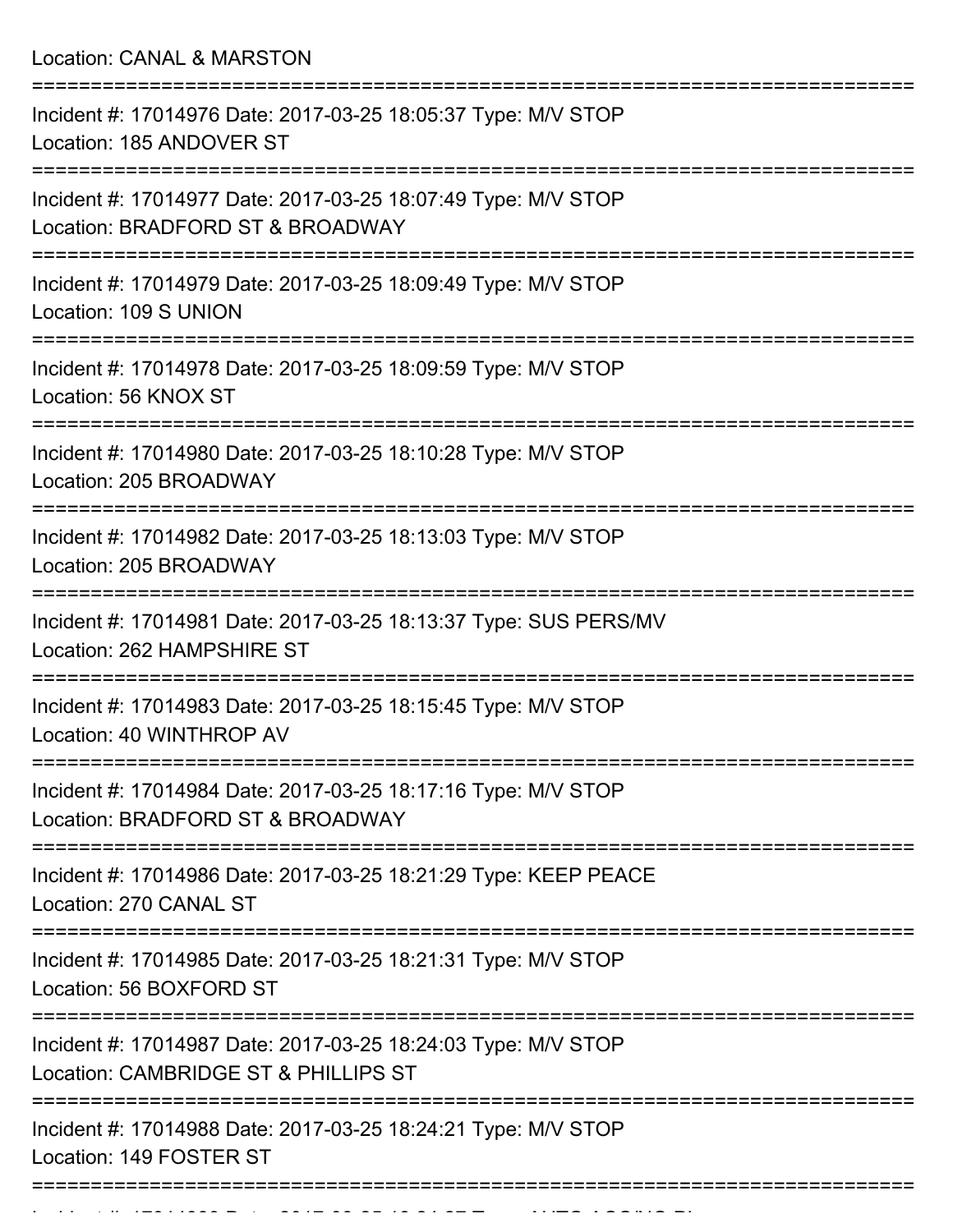Location: 205 BROADWAY

| Incident #: 17014990 Date: 2017-03-25 18:25:25 Type: TRESPASSING<br>Location: 187 BROADWAY                          |
|---------------------------------------------------------------------------------------------------------------------|
| Incident #: 17014991 Date: 2017-03-25 18:52:39 Type: M/V STOP<br>Location: COMMON ST & HAMPSHIRE ST                 |
| Incident #: 17014992 Date: 2017-03-25 19:01:27 Type: M/V STOP<br>Location: 57 EXETER ST                             |
| Incident #: 17014993 Date: 2017-03-25 19:07:00 Type: ALARM/BURG<br>Location: 6 COMMONWEALTH DR                      |
| Incident #: 17014994 Date: 2017-03-25 19:07:24 Type: M/V STOP<br>Location: 639 BROADWAY                             |
| Incident #: 17014995 Date: 2017-03-25 19:07:46 Type: M/V STOP<br>Location: 73 WINTHROP AV                           |
| Incident #: 17014996 Date: 2017-03-25 19:08:31 Type: M/V STOP<br>Location: 425 MARKET ST                            |
| Incident #: 17014997 Date: 2017-03-25 19:11:24 Type: M/V STOP<br>Location: 570 S UNION ST                           |
| Incident #: 17014998 Date: 2017-03-25 19:12:03 Type: DISTURBANCE<br>Location: 45 BROADWAY #802                      |
| -----------<br>Incident #: 17014999 Date: 2017-03-25 19:13:22 Type: M/V STOP<br>Location: BLANCHARD ST & FARNHAM ST |
| Incident #: 17015001 Date: 2017-03-25 19:16:14 Type: LOUD NOISE<br>Location: 245 ERVING AV                          |
| Incident #: 17015000 Date: 2017-03-25 19:16:18 Type: M/V STOP<br>Location: 163 PARK ST                              |
| Incident #: 17015002 Date: 2017-03-25 19:19:18 Type: M/V STOP<br>Location: MARKET ST & S UNION ST                   |
|                                                                                                                     |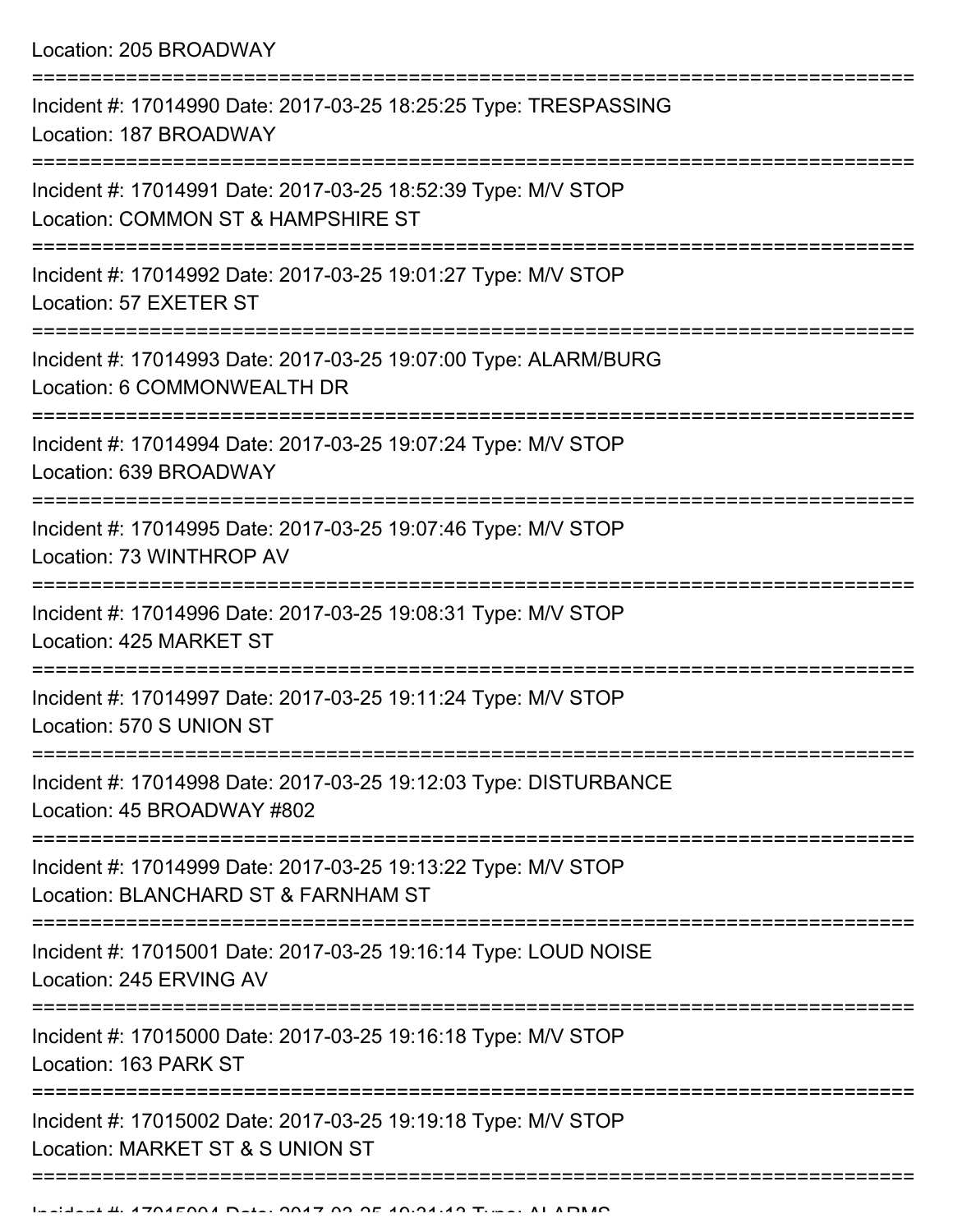Location: 488 ESSEX ST

| Incident #: 17015003 Date: 2017-03-25 19:31:15 Type: M/V STOP<br>Location: CANAL ST & MARSTON ST    |
|-----------------------------------------------------------------------------------------------------|
| Incident #: 17015005 Date: 2017-03-25 19:35:42 Type: WARRANT SERVE<br>Location: 90 LOWELL ST        |
| Incident #: 17015006 Date: 2017-03-25 19:36:05 Type: M/V STOP<br>Location: 25 MARSTON ST            |
| Incident #: 17015007 Date: 2017-03-25 19:47:11 Type: M/V STOP<br>Location: 15 KNOX ST               |
| Incident #: 17015008 Date: 2017-03-25 19:48:26 Type: M/V STOP<br>Location: MYRTLE ST & SPRUCE ST    |
| Incident #: 17015009 Date: 2017-03-25 19:59:22 Type: M/V STOP<br>Location: BROADWAY & CROSS ST      |
| Incident #: 17015010 Date: 2017-03-25 20:02:09 Type: DOMESTIC/PROG<br>Location: 20 KNOX ST #11      |
| Incident #: 17015011 Date: 2017-03-25 20:02:34 Type: M/V STOP<br>Location: BROADWAY & CONCORD ST    |
| Incident #: 17015012 Date: 2017-03-25 20:05:18 Type: M/V STOP<br>Location: FULTON ST & HAVERHILL ST |
| Incident #: 17015013 Date: 2017-03-25 20:20:10 Type: M/V STOP<br>Location: BROADWAY & LOWELL ST     |
| Incident #: 17015014 Date: 2017-03-25 20:22:29 Type: STOL/MV/PAS<br>Location: 8 INMAN ST #3         |
| Incident #: 17015015 Date: 2017-03-25 20:23:22 Type: M/V STOP<br>Location: BROADWAY & LOWELL ST     |
| Incident #: 17015016 Date: 2017-03-25 20:25:10 Type: M/V STOP<br>Location: SUMMER ST & UNION ST     |
| Incident #: 17015017 Date: 2017-03-25 20:31:41 Type: HIT & RUN M/V                                  |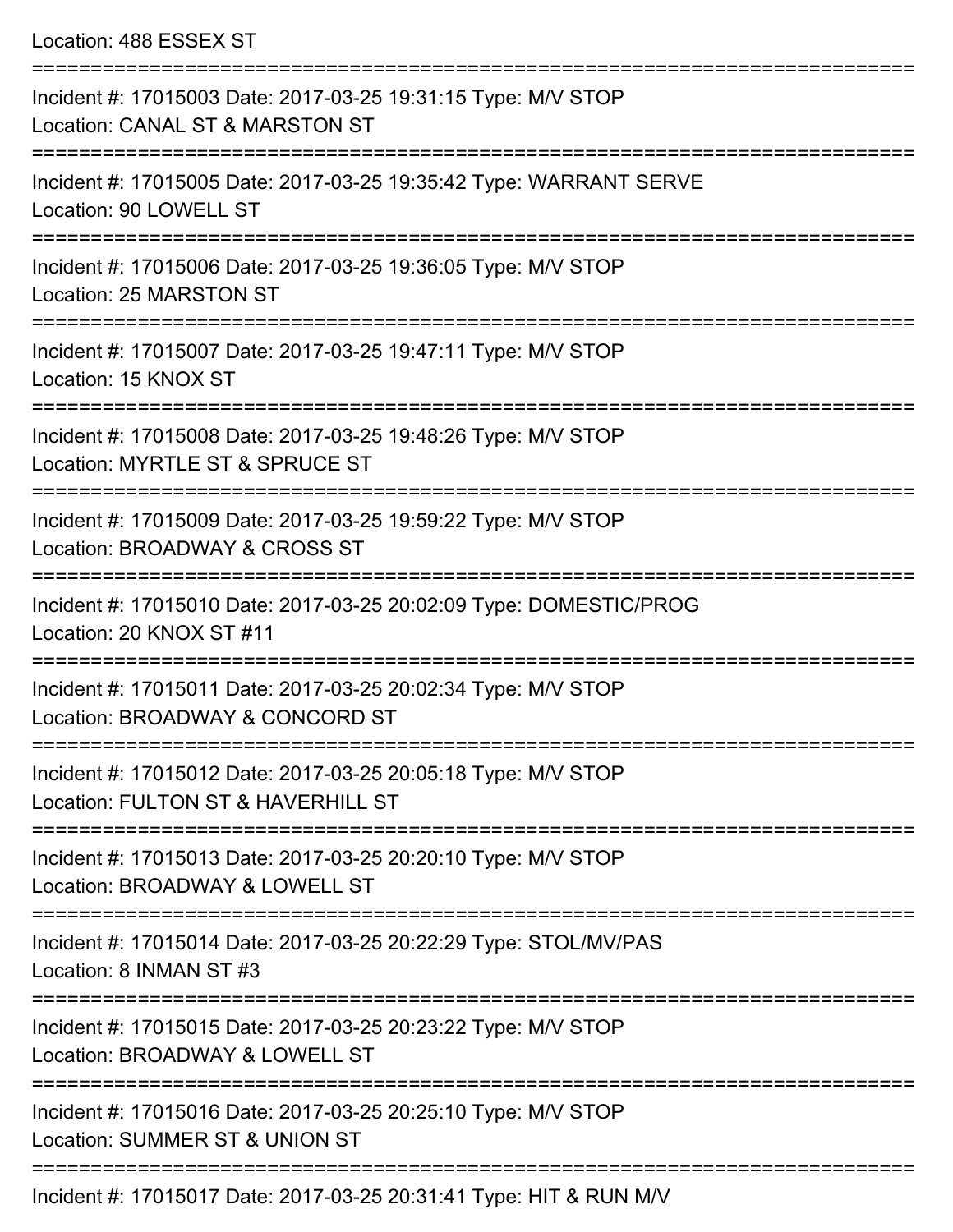| Incident #: 17015018 Date: 2017-03-25 20:32:38 Type: M/V STOP<br>Location: CONCORD ST & FRANKLIN ST   |
|-------------------------------------------------------------------------------------------------------|
| Incident #: 17015019 Date: 2017-03-25 20:33:25 Type: MEDIC SUPPORT<br>Location: 40 LAWRENCE ST        |
| Incident #: 17015020 Date: 2017-03-25 20:34:13 Type: M/V STOP<br>Location: 305 PROSPECT ST            |
| Incident #: 17015022 Date: 2017-03-25 20:37:06 Type: M/V STOP<br>Location: 205 BROADWAY               |
| Incident #: 17015021 Date: 2017-03-25 20:37:33 Type: M/V STOP<br>Location: 305 PROSPECT ST            |
| Incident #: 17015024 Date: 2017-03-25 20:45:41 Type: DISTURBANCE<br>Location: ESSEX ST & HAMPSHIRE ST |
| Incident #: 17015023 Date: 2017-03-25 20:46:19 Type: M/V STOP<br>Location: ESSEX ST & NEWBURY ST      |
| Incident #: 17015025 Date: 2017-03-25 20:49:12 Type: M/V STOP<br>Location: ACTON ST & WEST ST         |
| Incident #: 17015027 Date: 2017-03-25 20:50:41 Type: M/V STOP<br>Location: 187 ESSEX ST               |
| Incident #: 17015026 Date: 2017-03-25 20:53:24 Type: MEDIC SUPPORT<br>Location: 19 WINTER ST          |
| Incident #: 17015028 Date: 2017-03-25 20:54:47 Type: M/V STOP<br>Location: 487 ESSEX ST               |
| Incident #: 17015029 Date: 2017-03-25 21:00:21 Type: MEDIC SUPPORT<br>Location: 14 SPRUCE ST          |
| Incident #: 17015030 Date: 2017-03-25 21:03:05 Type: M/V STOP<br>Location: 265 ESSEX ST               |
| Incident #: 17015031 Date: 2017-03-25 21:04:54 Type: M/V STOP                                         |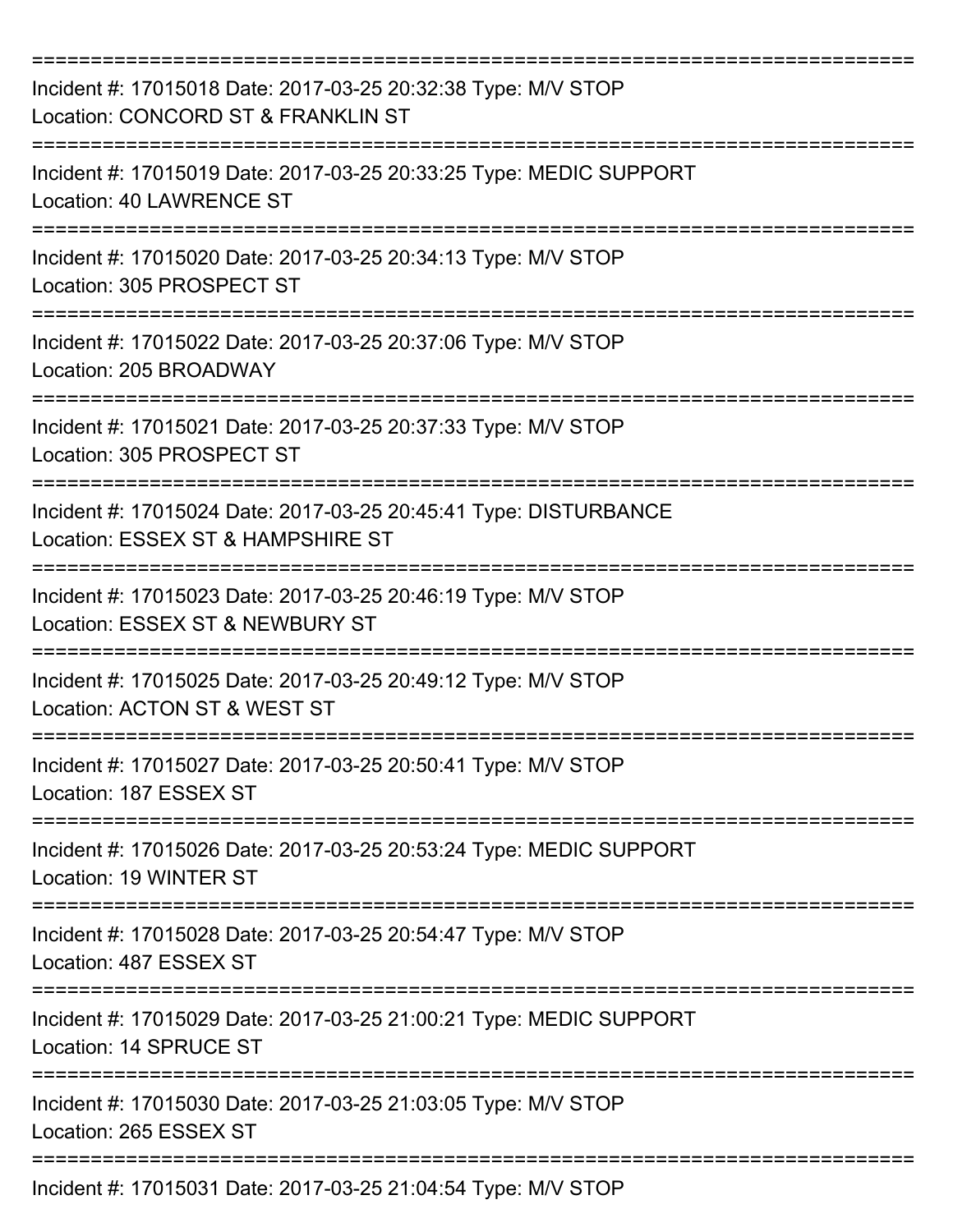| Incident #: 17015032 Date: 2017-03-25 21:18:02 Type: ALARM/BURG<br>Location: 50 INMAN ST            |
|-----------------------------------------------------------------------------------------------------|
| Incident #: 17015033 Date: 2017-03-25 21:22:55 Type: MISSING PERS<br>Location: 18 BERNARD AV        |
| Incident #: 17015034 Date: 2017-03-25 21:24:07 Type: DISTURBANCE<br>Location: 50 BROADWAY           |
| Incident #: 17015035 Date: 2017-03-25 21:28:38 Type: KEEP PEACE<br>Location: 77 S UNION ST          |
| Incident #: 17015036 Date: 2017-03-25 21:33:12 Type: M/V STOP<br>Location: AMES ST & RIVERSIDE DR   |
| Incident #: 17015037 Date: 2017-03-25 21:49:07 Type: M/V STOP<br>Location: ALLSTON ST & HIGH ST     |
| Incident #: 17015038 Date: 2017-03-25 21:51:35 Type: M/V STOP<br>Location: CONCORD ST & FRANKLIN ST |
| Incident #: 17015039 Date: 2017-03-25 21:52:27 Type: MISSING PERS<br>Location: 13 BAILEY ST #3      |
| Incident #: 17015041 Date: 2017-03-25 22:04:46 Type: LOUD NOISE<br>Location: 83 BODWELL ST          |
| Incident #: 17015040 Date: 2017-03-25 22:05:40 Type: M/V STOP<br>Location: LOWELL ST & NESMITH ST   |
| Incident #: 17015042 Date: 2017-03-25 22:10:21 Type: FIRE<br>Location: 11 CORNISH ST                |
| Incident #: 17015043 Date: 2017-03-25 22:13:00 Type: LOUD NOISE<br>Location: 120 ABBOTT ST          |
| Incident #: 17015044 Date: 2017-03-25 22:13:27 Type: DOMESTIC/PROG<br>Location: 30 MT VERNON CIR    |
| Incident #: 17015045 Date: 2017-03-25 22:17:59 Type: LOUD NOISE                                     |